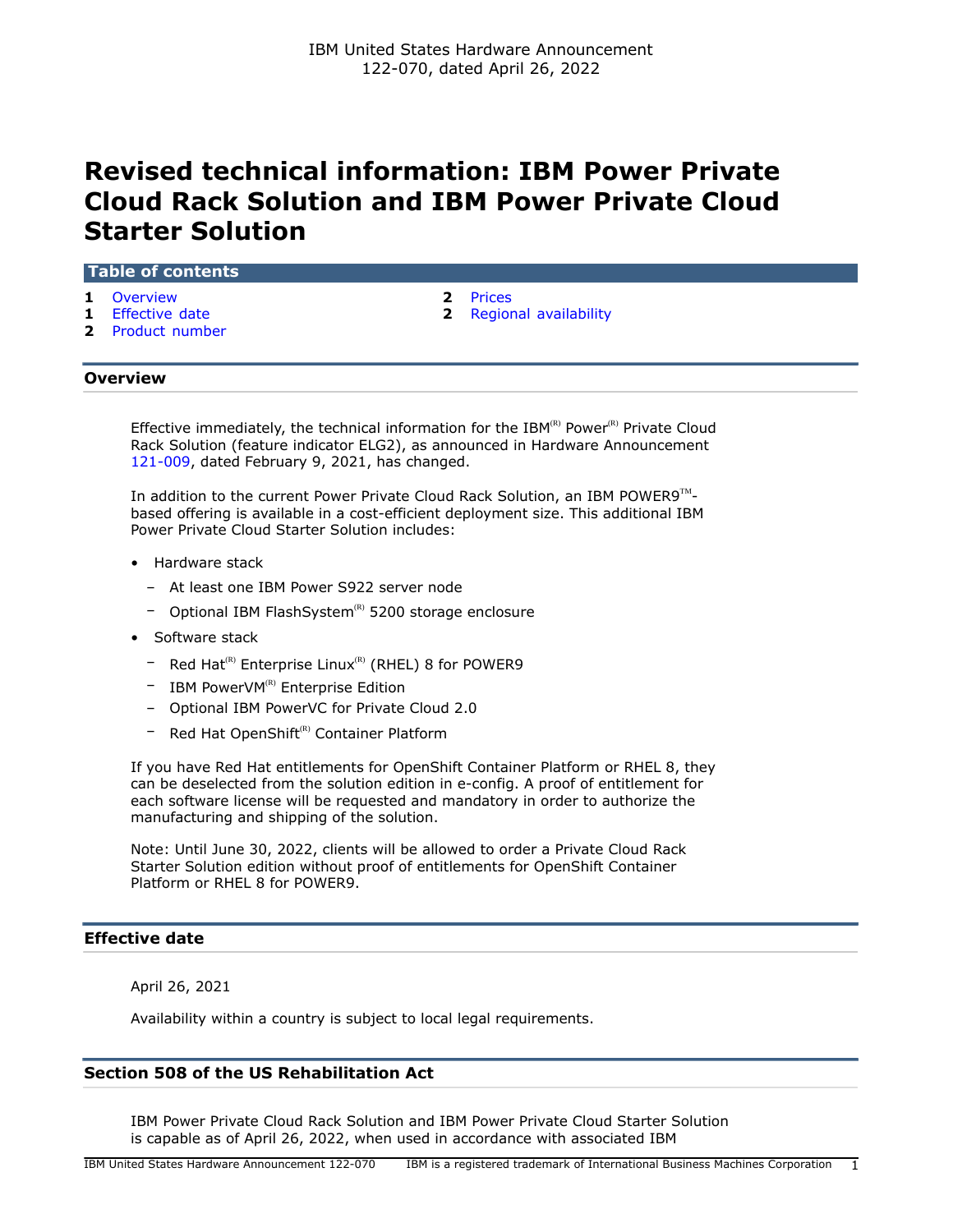documentation, of satisfying the applicable standards, including the Worldwide Consortium Web Content Accessibility Guidelines, European Standard EN 301 349, and US Section 508, provided that any assistive technology used with the product properly interoperates with it. An Accessibility Conformance Statement can be requested on the [Product accessibility information](http://www.ibm.com/able/product_accessibility/index.html) website.

### **Business Partner information**

If you are a Direct Reseller - System Reseller acquiring products from IBM, you may link directly to Business Partner information for this announcement. A PartnerWorld ID and password are required (use IBMid).

[BP Attachment for Announcement Letter 122-070](https://www.ibm.com/partnerworld/mem/sla.jsp?num=122-070)

#### <span id="page-1-2"></span>**Product number**

Not applicable

#### <span id="page-1-0"></span>**Prices**

For additional information and current prices, contact your local IBM representative or IBM Business Partner.

#### **Passport Advantage(R)**

For Passport Advantage information and charges, contact your IBM representative, authorized IBM Business Partner, or authorized IBM Business Partner for Software ValueNet, if applicable. For additional information about the Passport Advantage Agreement, go to the [Passport Advantage and Passport Advantage Express](http://www.ibm.com/software/passportadvantage) website.

#### **IBM Global Financing**

IBM Global Financing offers competitive financing to credit-qualified clients and IBM Business Partners to assist them in acquiring IT solutions. Our offerings include financing for IT acquisition, including hardware, software, and services, from both IBM and other manufacturers or vendors. Offerings (for all client segments: small, medium, and large enterprise), rates, terms, and availability can vary by country. Contact your local IBM Global Financing organization or go to the [IBM Global](http://www.ibm.com/financing) [Financing](http://www.ibm.com/financing) website for more information.

IBM Global Financing offerings are provided through IBM Credit LLC in the United States and other IBM subsidiaries and divisions worldwide to qualified commercial and government clients. Rates are based on a client's credit rating, financing terms, offering type, equipment type and options, and may vary by country. Other restrictions may apply. Rates and offerings are subject to change, extension or withdrawal without notice.

## <span id="page-1-1"></span>**Regional availability**

American Samoa, Guam, Marshall Islands, Federated States of Micronesia, Northern Mariana Islands, Palau, Puerto Rico, United States, and US Virgin Islands

#### *Trademarks*

POWER9 is a trademark of IBM Corporation in the United States, other countries, or both.

IBM, Power, IBM FlashSystem, PowerVM and Passport Advantage are registered trademarks of IBM Corporation in the United States, other countries, or both.